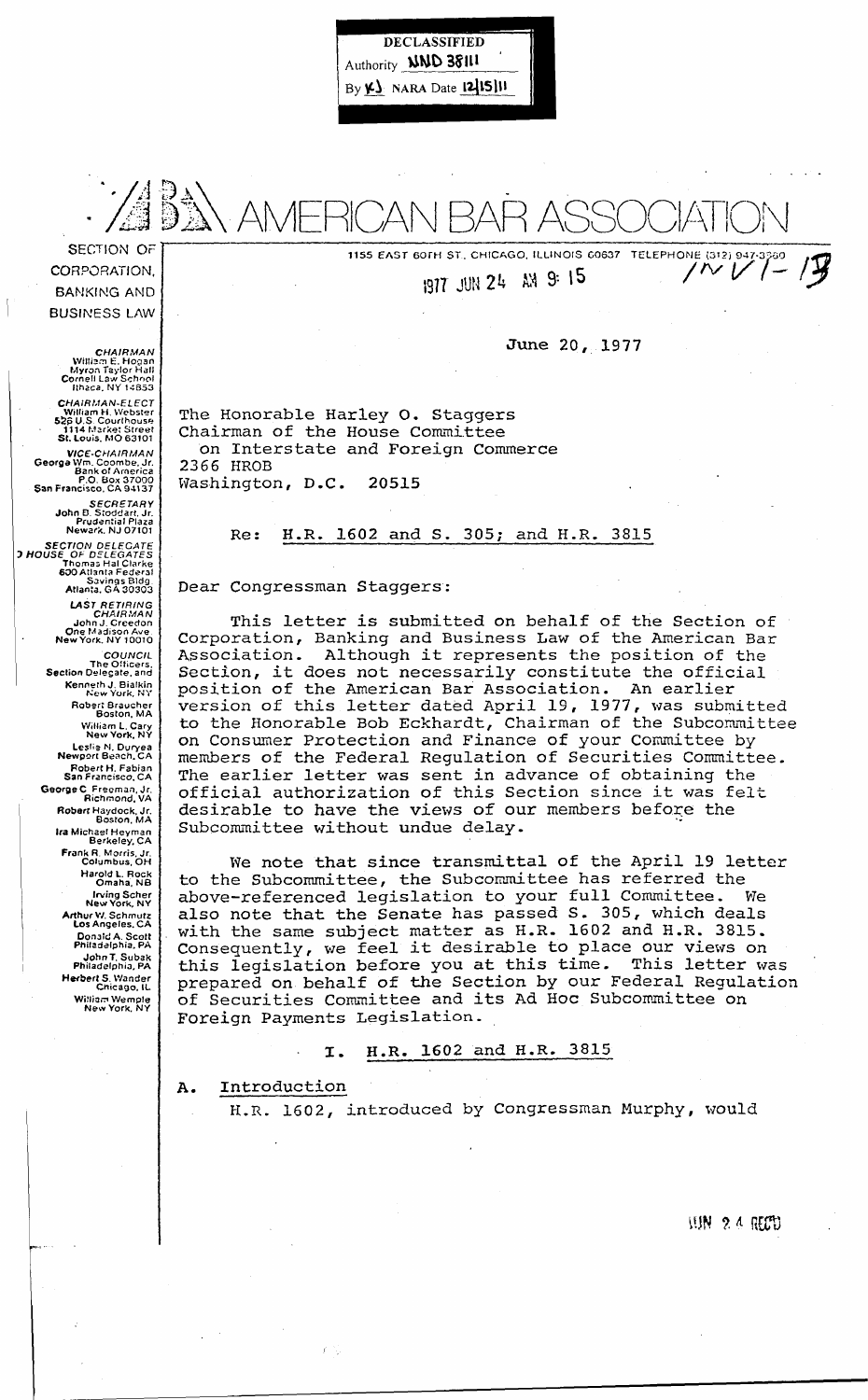DECLASSIFIED Authority **NND 38111**  $By Y$  NARA Date 1215]11

Hon. Harley o. staggers page two

prohibit foreign bribery and would require issuers· of securities registered pursuant to Section 12, and issuers filing reports pursuant to Section l5(d), of the Securities Exchange Act ("Reporting Companies") to maintain accurate books and records and to maintain an adequate system of .internal accounting controls.

H.R. 1602 is virtually identical to Title I of S. 305 introduced by Senators Proxmire and Williams. Neither H.R. 1602 nor H.R. 3815 includes provisions comparable to Title II of S. 305 which provisions would require increased reporting concerning the ownership of registered equity securities.

#### B. Comments on Sections 2 and 3 of H.R. 1602 and on H.R. 3815

We support, without reservation, the goal of eliminating foreign bribery. We agree that legislation designed to restore and maintain confidence in American business at home and abroad is desirable. However, legislation which assumes that a multinational corporation will be able to prevent all corrupt offers or promises by every employee, including foreign nationals whose concepts of business morality differ from our own, is unrealistic. Until the ethical precepts which we shat Until the ethical precepts which we share with the sponsors of the legislation have been accepted not only by the American business community but also by the governments and businessmen with whom our business community must deal throughout the world, no effort to eliminate foreign bribery can be expected to be completely successful.  $\mathcal{L}^{\text{max}}$ 

The lessons of history should not be ignored. As illustrated by Prohibition, making conduct criminal in an environment in which the legislation has neither the universal support nor the effective policing mechanism necessary for enforcement breeds disrespect for law, thus weakening the confidence in American business the legislation is intended to promote. Because we share the serious concern about the enforcement problems of S.305 expressed by Secretary Blumenthal in his statement before the Senate Banking Committee on March 16, 1977, statement before the benate banking committee on nation to, is . actual, rather than constructive, knowledge of the corporation's directors and executive officers. If, on the other hand, such directors and executive officers. If, on the other hand, such conduct reflects the inability of senior management to completely control the significant activities of lower level employees, a requirement of disclosure to the shareholders will promote the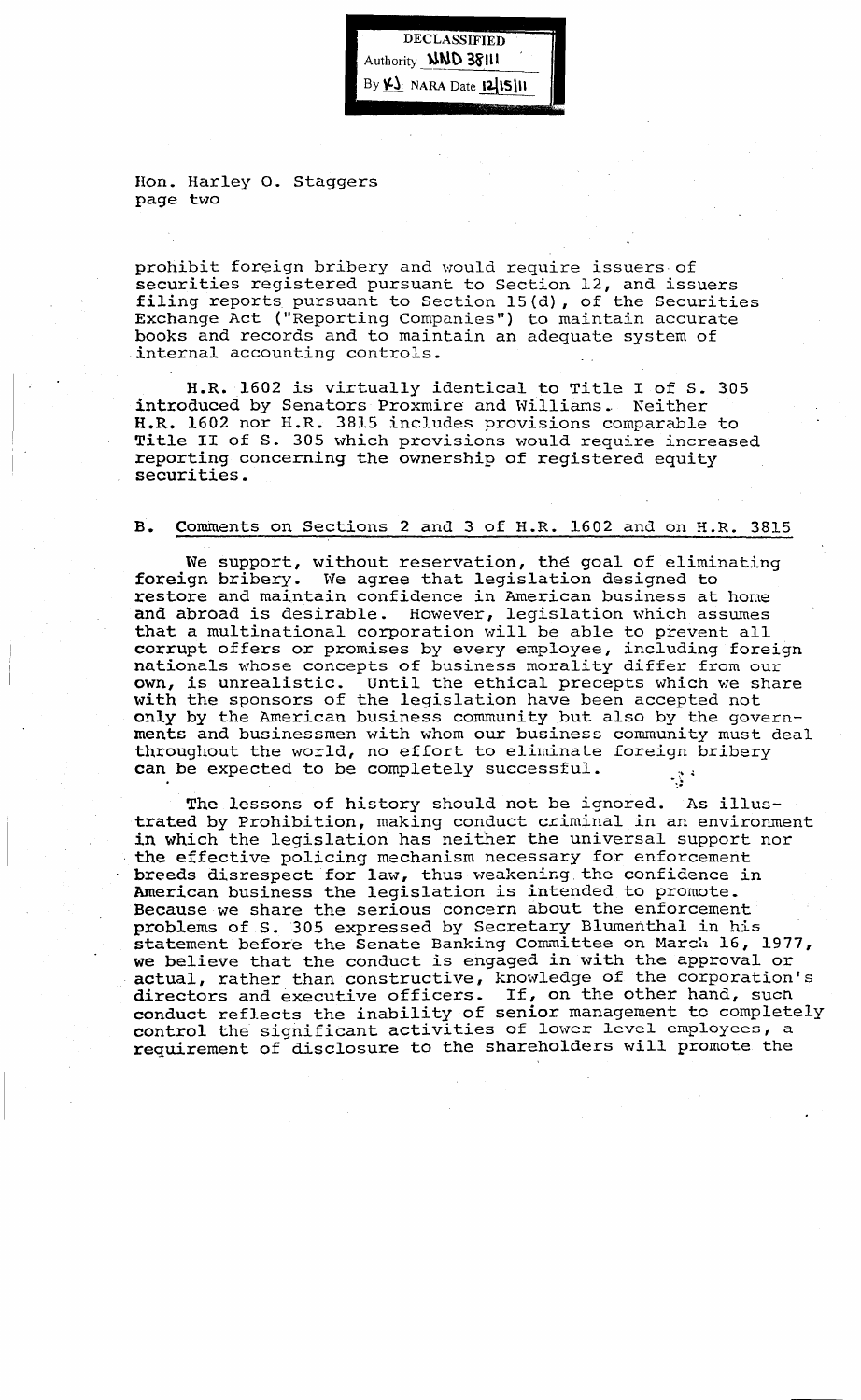DECLASSIFIED Authority **NND 38111** By  $\underline{\mathbf{V}}$  NARA Date  $[2]$ 15]

Hon. Harley o. Staggers page three

aims of the legislation without the problems of enforcement inherent in making the corporation criminally accountable for its inability to exercise complete control over the activities of all of its employees.

In addition to H.R. 1602 and H.R. 3815, we have reviewed proposed legislation of the Carter Administration which would amend Sections 103 and 104 of S. 305. Based on our review of these varying approaches, we urge that any law criminalizing foreign bribery: .

- **1.** not be included in the Exchange Act since it would detract from the concept of financial materiality to investors which has been inherent in the Federal securities law disclosure structure and has made possible the high levels of voluntary compliance with those laws which has traditionally existed;
- 2. be included in the U.S. Criminal Code rather than introduced as an unrelated substantive criminal provision in the Exchange Act;
- **3.** provide for uniform enforcement by the Department provide for difficult enforcement by the bepartment<br>of Justice for all companies, whether or not they are publicly owned, rather than inviting the inconsistent enforcement and costly and inefficient duplication inherent in dividing responsibility between the Department of Justice and SEC; and
- 4. expressly exclude (i) low-level "facilitating" payments and (ii) legitimate payments to promote business and generate good will~ rather than rely publicate that yendered your when the second their term "corruptly."

We generally prefer the legislation proposed by the Carter Administration because it achieves all of the above objectives except the last one.

Although the exclusion in H.R. 3815 of ministerial and clerical employees from the definition of "foreign officials" is desirable, we believe it does not go far enough in dealing with the first portion of objective  $4$  listed above. The Administration's proposal and H.R. 1602 add the essential ingredient by providing that the purpose of such payments must be to assist in obtaining or retaining business with a foreign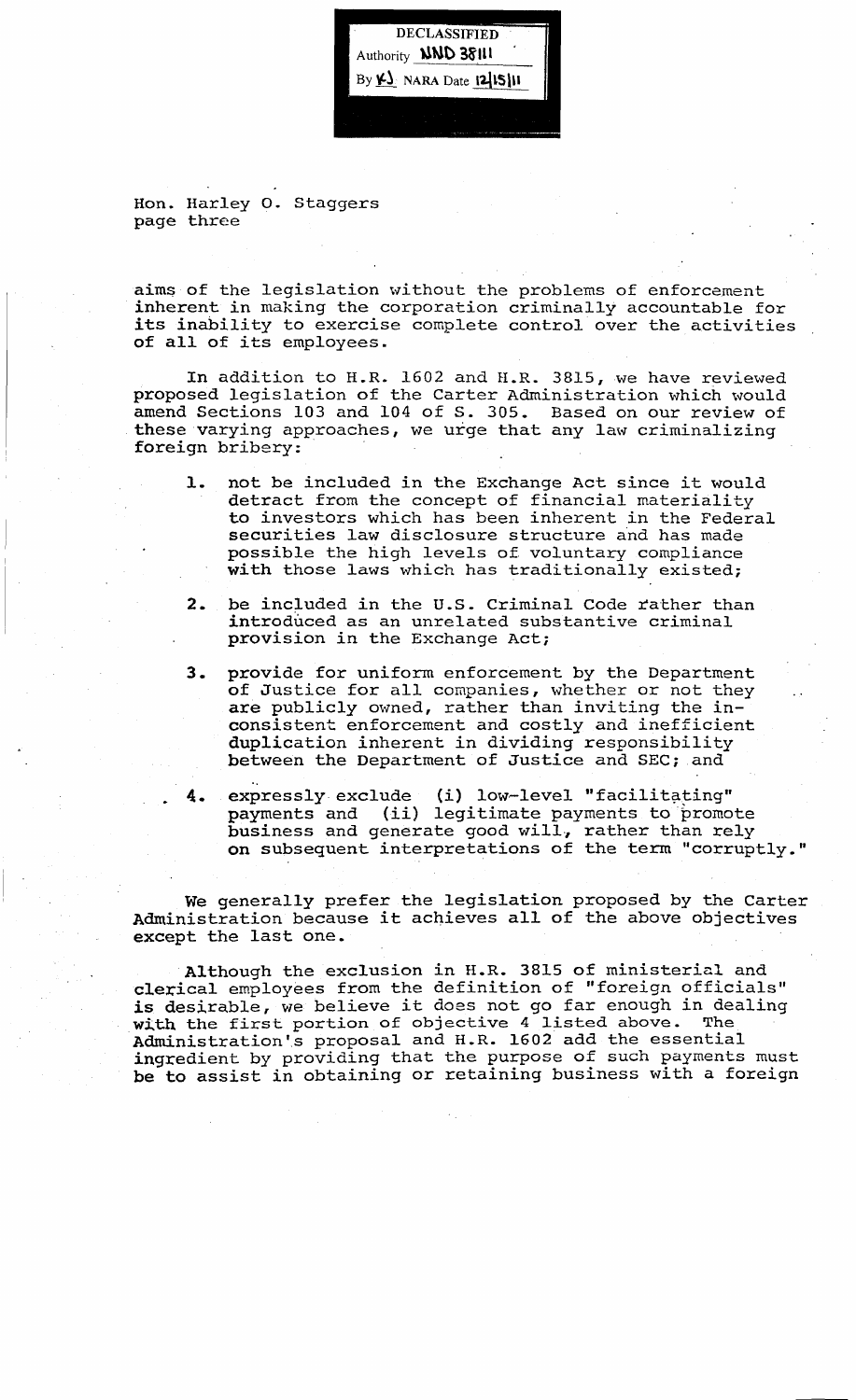DECLASSIFIED Authority **NND 38111**  $By  $\kappa$$  NARA Date 1215]11

Hon. Harley o. Staggers page four

government, to direct foreign government business to any person, or to influence legislation or regulations of a<br>foreign government. Similarly, the Administration's pro Similarly, the Administration's proposal and H.R. 1602 need the exclusion of ministerial and clerical employees found in H.R. 3815.

# C. Comments on Section 1 of H.R. 1602

We favor the approach in  $H.R.3815$ , which omits the accounting and related provisions contained in Section 1 of H.R. 1602 (and the identical Section 102 of S. 305), thereby recognizing the preferability of allowing the SEC to adopt rules to regulate the accounting and related matters in issue.

We hold this view even though the Committee has objections to the SEC's proposal. These objections are reflected in the Committee's comment letter to the SEC which questions whether the agency has authority to adopt such rules and suggests language changes. Accordingly, our favoring of the approach tanguage changes. Accordingly, our ravoiling of the approach Laken by your bill, that these accounting regulations are greater flexibility, is conditioned on whether the SEC adopts its proposed accounting rules.

In any event, if the subject accounting provisions are to be adopted by means of legislation, we urge consideration of the following suggestions concerning Section 1 of H.R. 1602.

1. None of the three subsections of Section 1 excludes immaterial acts or transactions. This is inconsistent with the basic approach of the securities law's that the courts and the SEC should concern themselves only with material items. Although materiality may not be measured solely in terms of dollars, a matter can be insignificant because of size alone and therefore without adequate basis to justify the time or attention of the courts or the SEC.

2. Subsection (2) would require a Reporting Company to maintain an adequate system of internal accounting controls. The provision assumes that questionable payments are made possible by inadequate accounting controls. To the contrary, a common characteristic of the cases to date has been the deliberate circumvention of internal accounting controls. Accordingly, we suggest that any legislative solution focus on Accordingly, we suggest that any regressive servation issues are paid and the mislabeling (and therefore concealing) of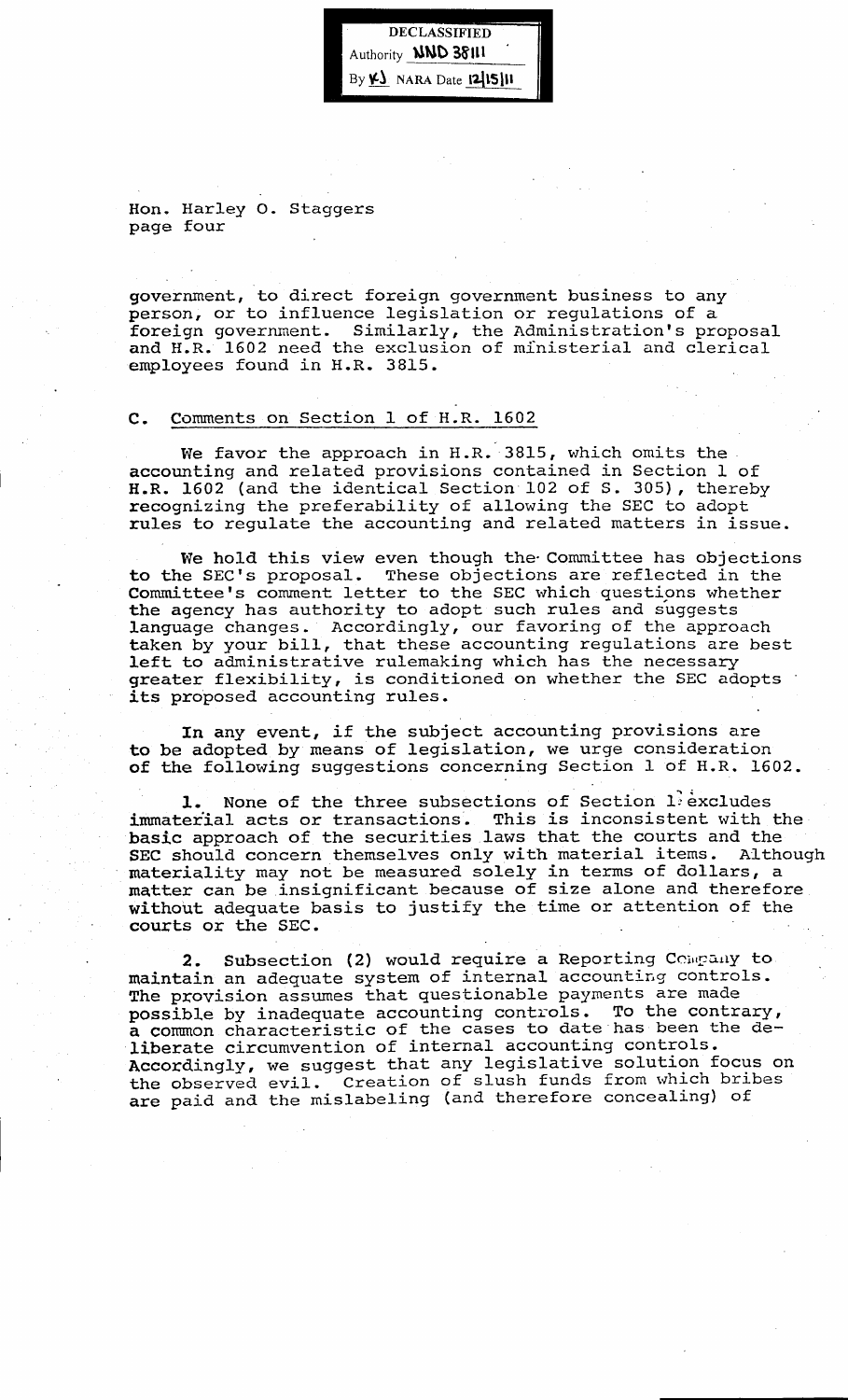DECLASSIFIED Authority **NND 38111** By  $K_{\lambda}$  NARA Date 1215|11

Hon. Harley O. staggers page five

foreign bribes are necessarily the consequence of intentional acts which violate existing accounting control systems. If additional statutory requirements are in fact necessary, the language suggested below at the end of this part 2 as an alternative to Subsection (2) will adequately define, in our judgment, the class of persons who could undertake such schemes and create a statutory prohibition which focuses on the conduct which has given rise to concern on the part of the Congress and the SEC, without imposing on Reporting Companies the requirements included in Subsection (2) which are in part not clearly defined and redundant. Moreover, the suggested language would eliminate several drafting problems identified in our letter to this Subcommittee dated September 22, 1976.

We recognize that the language of Subsection (2) comes from existing auditing guidelines. However, language-which may provide appropriate guidelines for accountants and define the objective of accounting controls is not necessarily appropriate for inclusion in a statute, the violation of which carries civil and criminal penalties.

Although we believe all issuers should maintain "an adequate system of internal accounting controls," we do not believe that as a matter of fundamental fairness the failure to do so should be made the subject of Federal civil and criminal penalties in the absence of clearly articulated standards as to what would constitute an adequate system. The components of such a system are not contained in the accounting literature. Thus, adoption are not contained in the accounting fiterature. Thus, adoptic<br>of this portion of the bill in its present form would provide inadequate guidelines to issuers as to when they are operating unlawfully. Given the difficulty inherent in establishing and defining an adequate system for all categories of issuers, we do not understand the pressing need to legislate this aspect of public accounting, particularly where the foreign payment situations disclosed to date have had almost the universal characteristic of circumvention of apparently adequate internal accounting systems. A far better approach--one tailored to the actual problem--would be to prohibit circumvention of an internal system of accounting controls.

In view of the foregoing, we suggest as an alternative to Subsection (2) the following language:

"(2) It shall be unlawful for an officer, director or employee of an issuer which has a class of securities registered pursuant to section 12 of this title or which is required to furnish reports pursuant to section 15(d)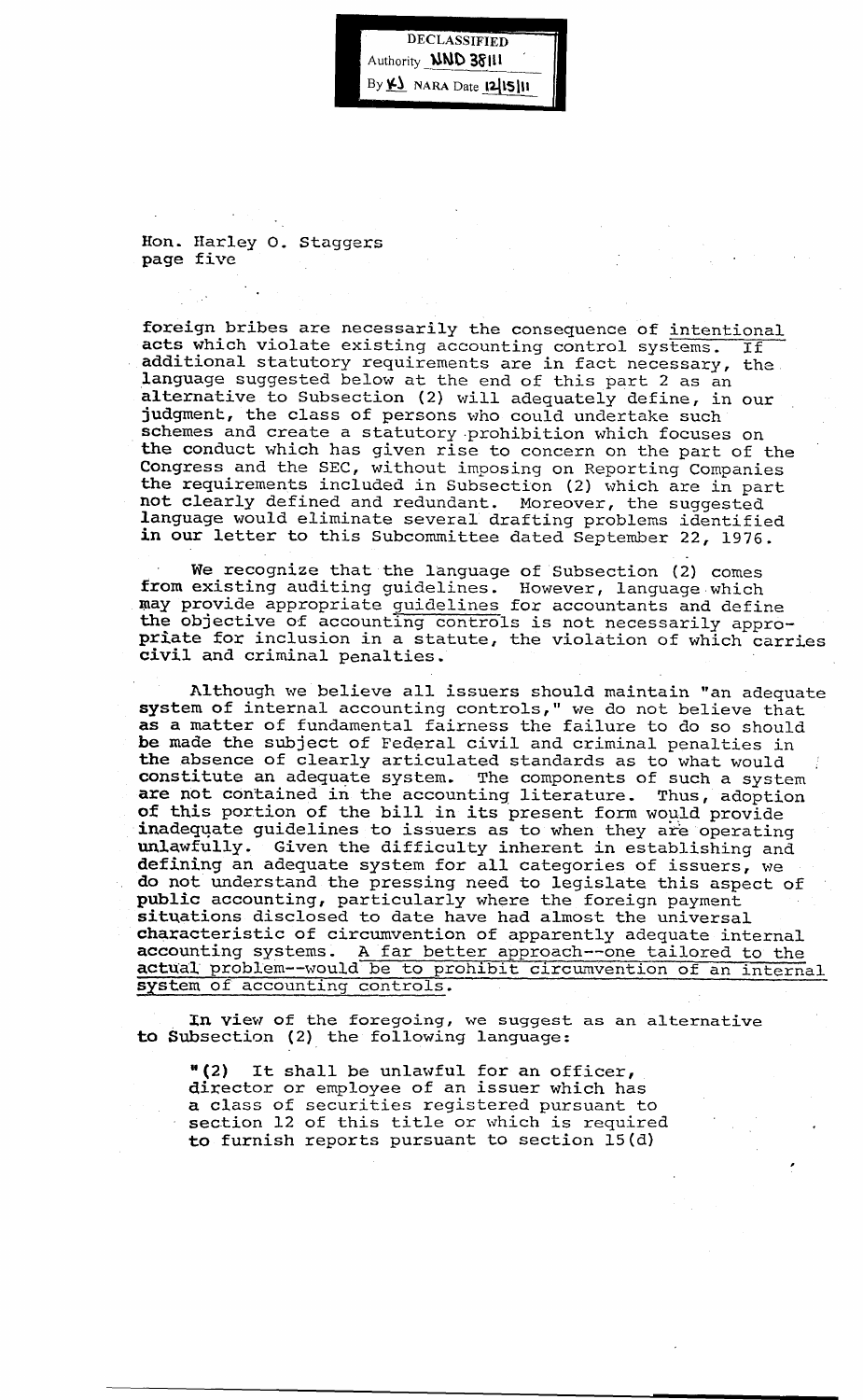

Hon. Harley o. Staggers page six

> of this title to circumvent, with intent to deceive as to a matter involving \$1,000 or more, the system of accounting records and internal accounting controls maintained by such issuer to record its transactions and account for its assets."

3. Subsection (3) would make it unlawful to falsify accounting books and documents. This provision does not require any intent to do an improper act, does not make any exception for immaterial inaccuracies and is not limited to persons having a management or employment relationship with the issuer. Items as trivial as a carelessly prepared expense voucher presumably would be included. Another effect of this subsection would be to make willful falsifications of any accounting document a felony under Federal law wholly irrespective of the amount involved.

. According to the Senate Report on S. 3664, the Proxmire bill in the 94th Congress, traditional concepts of aiding and abetting and joint participation in a violation would apply. Xf this provision is not limited to persons connected with the. issuer, we believe that this would result in a dangerously broad area of potential liability with undefined boundaries that would serve no commensurate useful purpose.

To address these negative consequences we suggest this Subsection read as follows:  $\frac{1}{2}$ 

"(3) It shall be unlawful for any officer, director, employee or agent of any issuer which has a class of securities registered pursuant to section 12 of this title or which *is* required to file reports pursuant to section 15(d) of this title, directly or  $\frac{1}{2}$  indirectly, to falsify, or cause to be falsified, with intent to deceive as to a matter involving \$1,000 or more, any book, record, account or document of such issuer made or required to be made for any accounting purpose."

We wish to suggest one additional point. As set forth in the next part of this letter, we believe the sort of pro-In the next part of this letter, we believe the sort of pro<br>hibition contained in Subsection (3) is more appropriate for inclusion in the u.S. Criminal Code.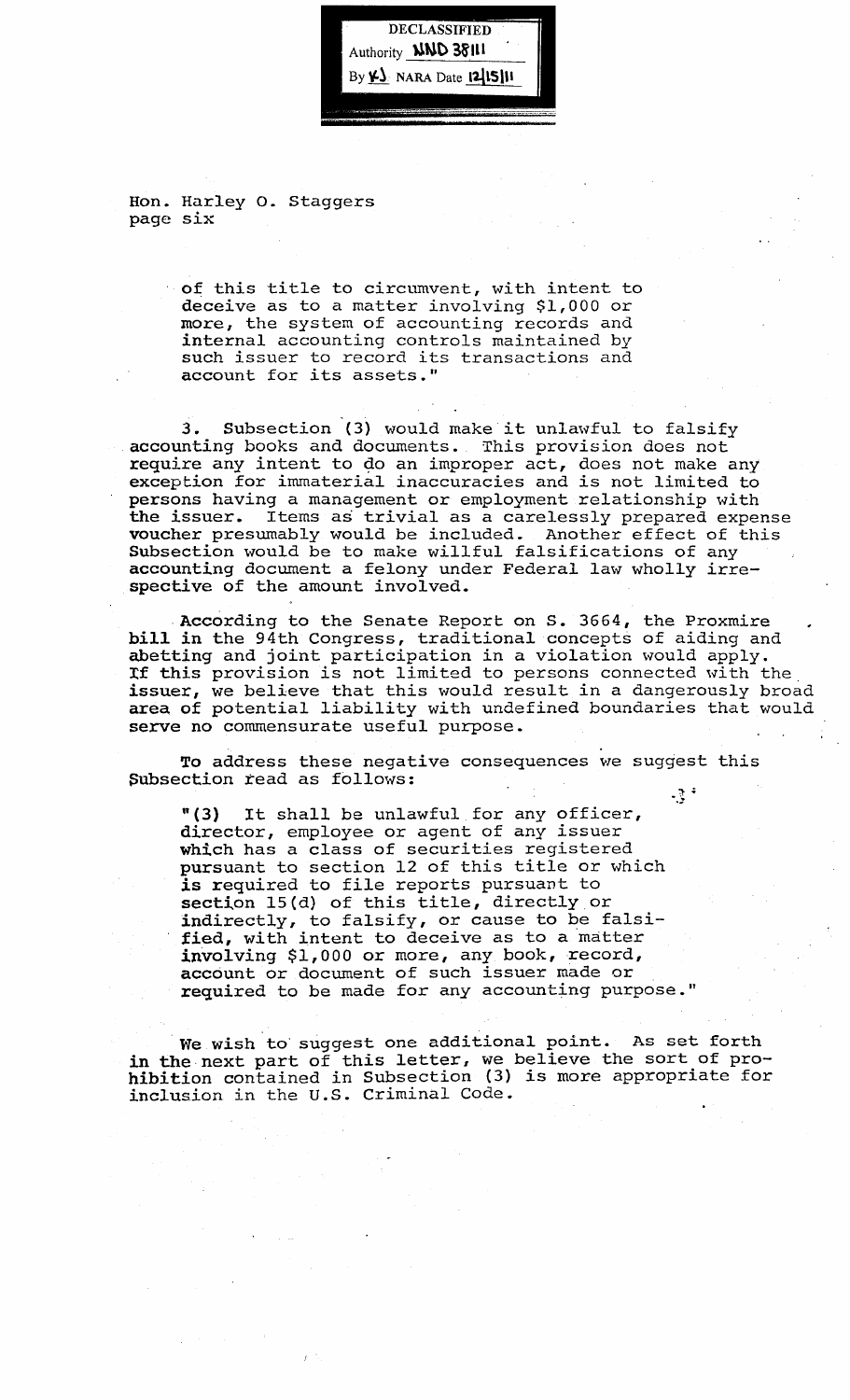**DECLASSIFIED** Authority **NND 38111** By K) NARA Date 1215111

Hon. Harley O. Staggers page seven

4. Subsection (4) would make it unlawful for any person to make false or incomplete statements to an accountant in connection with any audit of a Reporting Company. This pro-<br>vision would be counterproductive in our opinion because it would discourage communications with auditors in many cases. Because this Subsection does not require any intent to do an improper act, does not make any exception for immaterial inaccuracies, and applies to the most casual oral statements, banks, suppliers and customers from whom auditors normally seek information in connection with an audit but who have no obligation to furnish it might well decline to furnish any information to the auditors rather than run the risk of an inadvertent violation of a civil and criminal statute.

For the above reasons, we believe Subsection (4) should apply only (i) to persons with specified relationships to the Reporting Company, and (ii) to a written communication containing a material defect \V'hich *is* made 'vi th an intent to deceive ..

In order to reflect the above comments and for increased clarity of expression in certain other respects which do not involve any change of substance, we suggest that Subsection (4) read as follows:

"(4) It shall be unlawful for any officer, director, employee or agent of any issuer hereinafter described, with intent to deceive, directly or indirectly  $\cdot$   $\}$ <sup>-1</sup>

(a) to make, or cause to be made, in writing an untrue statement of a material fact, or

(b) to omit to state, or cause another person to omit to state, any material person to omit to state, any material ments made in writing by such officer, director, employee or agent, in the light of the circumstances under which they were made, not misleading,

to an accountant in connection with any audit of the financial statements of an issuer which has a class of securities registered pursuant to section 12 of this title or which is required to file reports pursuant to section 15{d) of this title, or in connection with any audit of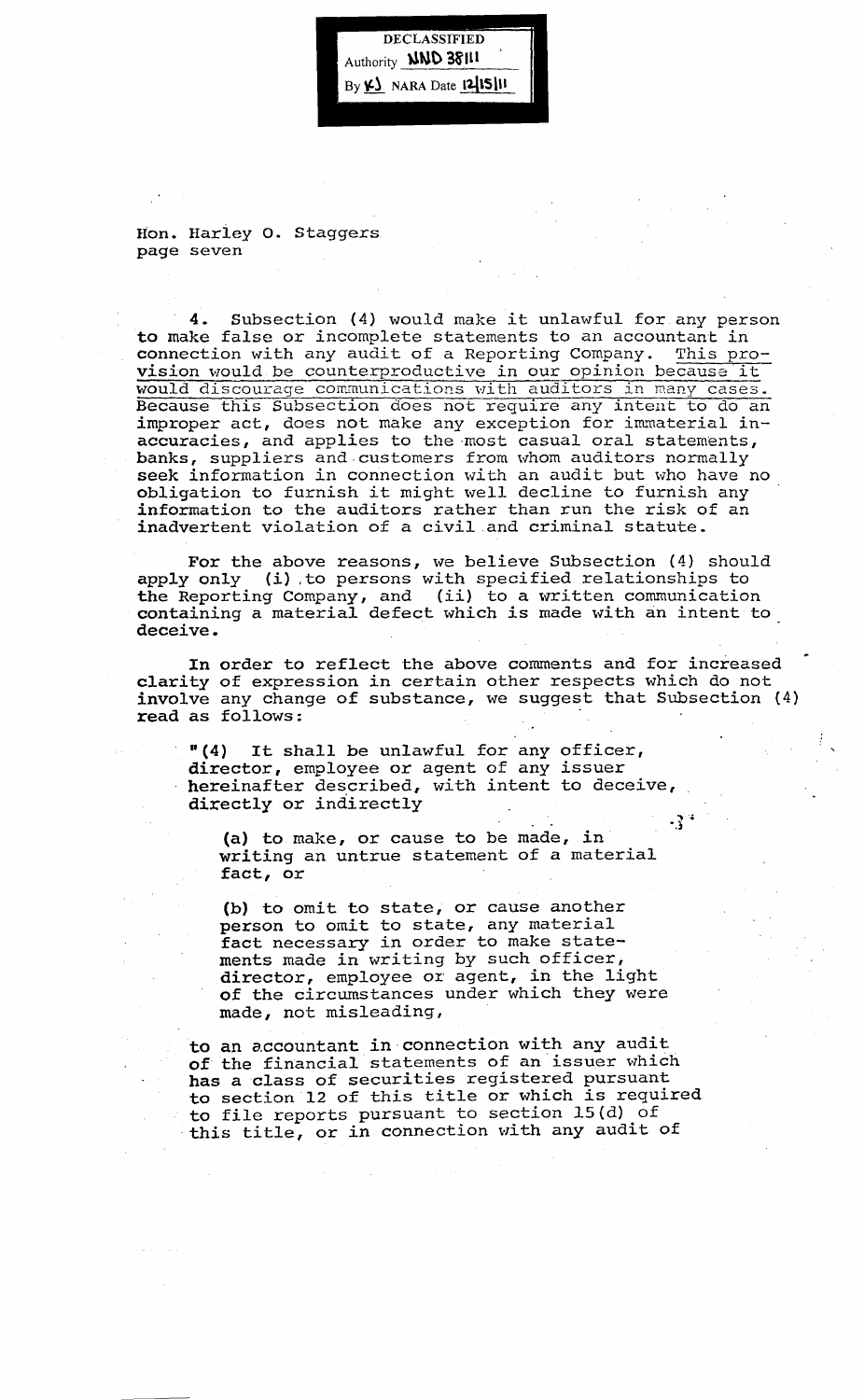DECLASSIFIED Authority **NND 38111** By  $\n *Y*\n$  NARA Date 12 15 |11

Hon. Harley o. Staggers page eight

> the financial statements of an issuer with respect to an offering registered or to be registered under the Securities Act of 1933.""

As *in* the case of Subsection (3), we believe that in view of the nature of this statutory provision it should be included in the u.S. Criminal Code, if adopted at all, and not be added to the Exchange Act. This would also readily permit these provisions to be made applicable to all issuers and not merely to Reporting Companies.

# II. Title II of s. 305

#### A. Comments on Section 202

Section 202 of Title II would require disclosure of the residence and nationality of 5% beneficial owners of registered securities. We believe this added disclosure would be beneficial. - However, such- disclosure *is,* already required by rules adopted by the SEC which become effective on August 31, 1977, and we are aware of no reason for substituting a new statutory requirement.

## B. Comments on Section 203

Section 203 as originally drafted could establish a new reporting requirement for holders of record of as little as one-half of 1% of a registered equity security. As of this writing, however, this provision has undergone substantial amendment by the Senate Banking Committee to, among other things, maintain the reporting threshold at 5%. We favor Section 203, as amended, assuming the Congress determines pectron 200, as amended, assuming the congress of